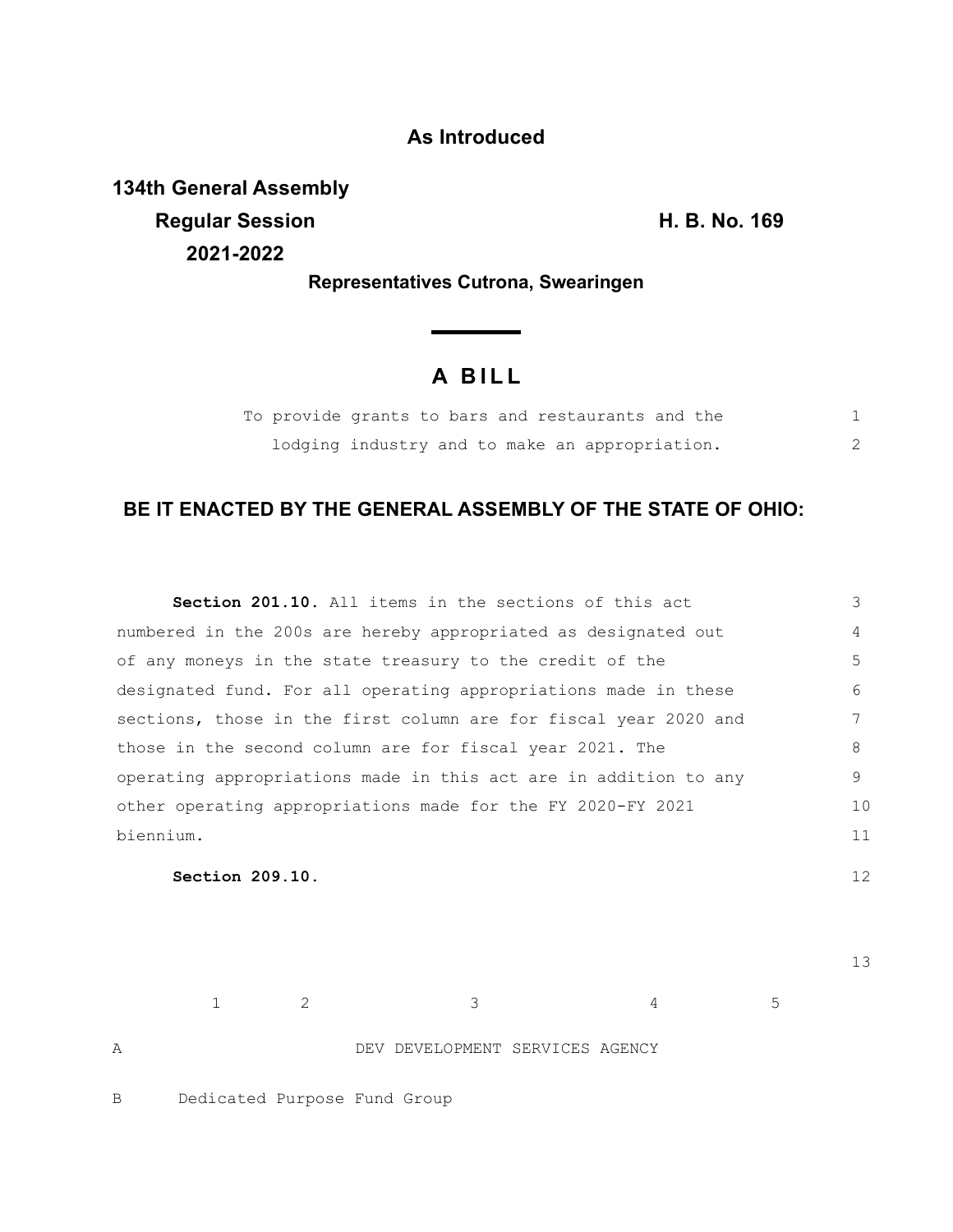| $\mathcal{C}$ | 5CV1 | 195561 | Bar and Restaurant                     |     | $$0$ $$100,000,000$ |
|---------------|------|--------|----------------------------------------|-----|---------------------|
|               |      |        | Assistance                             |     |                     |
| D             | 5CV1 | 195562 | Lodging Industry Grants                | \$0 | \$25,000,000        |
| Ε             |      |        | TOTAL DPF Dedicated Purpose Fund Group |     | $$0$ $$125,000,000$ |
| F             |      |        | TOTAL ALL BUDGET FUND GROUPS           |     | $$0$ $$125,000,000$ |

#### BAR AND RESTAURANT ASSISTANCE

The foregoing appropriation item 195561, Bar and Restaurant Assistance, shall be used by the Development Services Agency to provide grants to bars and restaurants that have been impacted by the COVID-19 pandemic. Grants shall be awarded in amounts of \$10,000, \$20,000, and \$30,000 and shall be awarded based on factors such as demonstrated loss of revenue and the number of employees eligible bars and restaurants employ. 15 16 17 18 19 20 21

#### LODGING INDUSTRY GRANTS

The foregoing appropriation item 195562, Lodging Industry Grants, shall be used by the Development Services Agency to provide grants for lodging industry businesses impacted by the COVID-19 pandemic. Grants shall be awarded in amounts of \$10,000, \$20,000, and \$30,000 and shall be awarded based on factors such as a demonstrated loss of revenue and occupancy rates. 23 24 25 26 27 28 29

**Section 250.10.** Within the limits set forth in this act, the Director of Budget and Management shall establish accounts indicating the source and amount of funds for each appropriation made in this act, and shall determine the form and manner in which appropriation accounts shall be maintained. Expenditures from operating appropriations contained in the sections of this 30 31 32 33 34 35

14

22